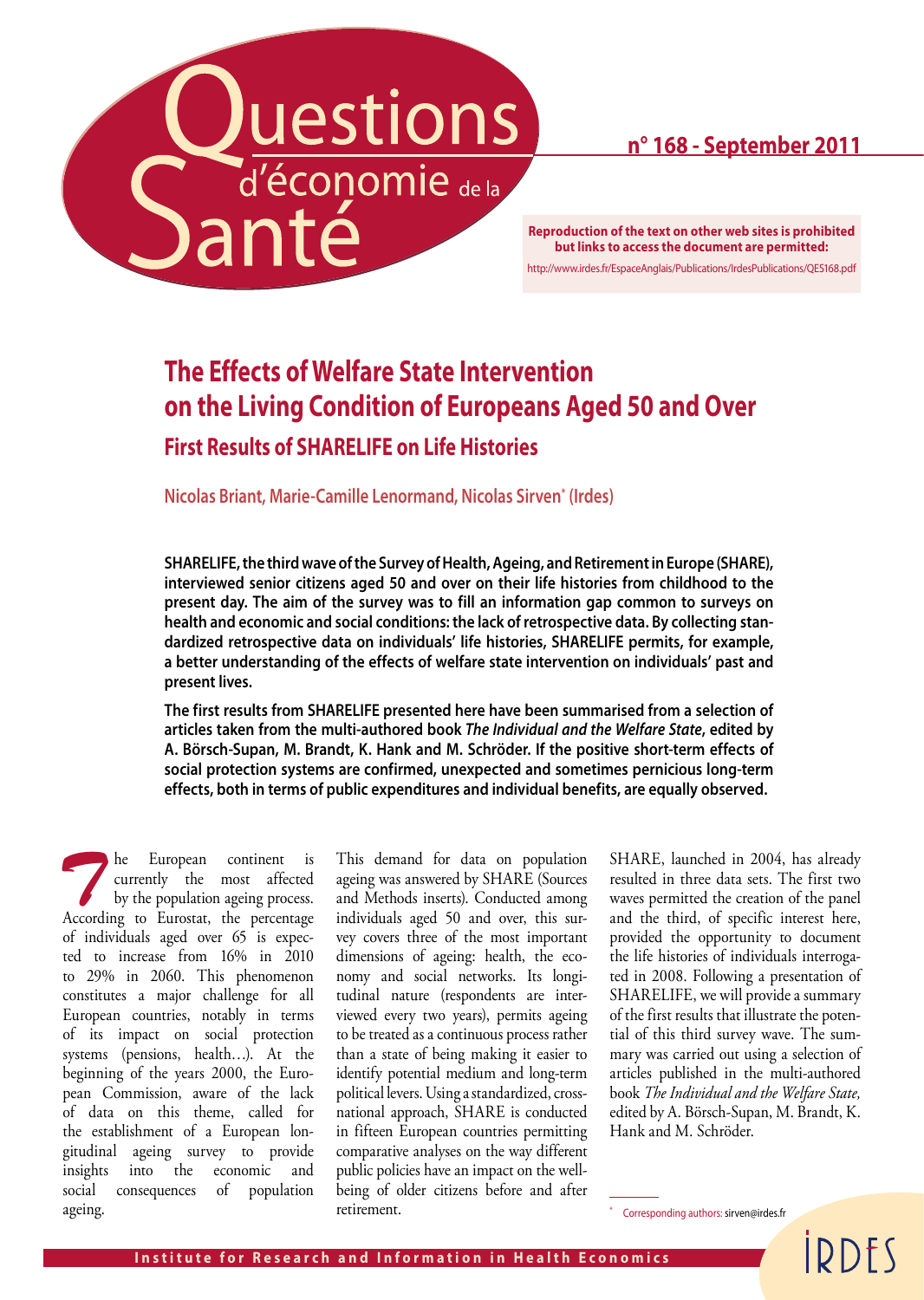### **The specificity of SHARELIFE: a questionnaire on the life histories of survey participants1**

One of the shortcomings common to surveys on health or the socio-economic aspects of health is the lack of retrospective data, namely due to the difficulties in knowing an individual's past history prior to the survey. Information concerning an individual's material living conditions in childhood can, however, provide essential insights in that they can effectively be at the root of difficulties experienced in old or very old age. Child health status, for example, is often correlated to health status in adulthood and in consequence can affect individuals' career paths and subsequently their material living conditions on retirement. SHARELIFE fills this information gap by grouping together standardized data on individual life histories and permits a better understanding of how social policies impact individuals' lives.

Questionnaire modules were hierarchically organized so as to stimulate respondents' memories and facilitate the emergence of buried memories. The interview begins with questions concerning respondents' kinship networks (children and life partners) followed by questions on the different lodgings occupied. After a section on material living conditions during childhood, questions focus on individuals' professional and financial histories. Finally, individuals are questioned on health events during childhood and adulthood (with a focus on health care and notably prevention) and the interview terminates with questions concerning their lives in general.

Collecting data on events dating back over fifty years is extremely difficult. The risk of error in dating events or the manner in which events occurred is high. To

# *C***ontext**

SHARE (Survey of Health, Ageing and Retirement in Europe) is a research infrastructure made up of several European universities and research teams. It is coordinated by the Mannheim Research Institute for the Economics of Aging based in Germany.

On the web site, http://www.share-project.org/, SHARE provides users with a vast number of tools: data from the three first survey waves that can be downloaded free of charge, different methodological documents, the questionnaires (in the 21 languages) and a large number of publications covering themes such as health, retirement and ageing.

In France, INSEE and IRDES jointly conducted the survey until 2011 thanks to financing from numerous partners presented on the French survey web site: www.irdes.fr/Share. On this web site, a dictionary of variables and data issued from wave 2 are equally available together with a bibliography of French research exploiting SHARE data.

reduce this memory bias as much as possible, SHARELIFE developed an innovative methodology using an electronic tool integrating a multi-dimensional calendar.



SHARE is *the Survey of Health, Ageing and Retirement in Europe*. Since 2004, SHARE questions individuals aged 50 and over on their physical and mental health status, material living conditions, social and family network relationships, retirement, dependency etc. After the first two waves of SHARE, the third wave, SHARELIFE, questioned the same individuals on their life histories from childhood to the present day. These retrospective data are now freely accessible on (www.share-project.org) and a book gathering together the first research results has just been published (see p. 4 of this document).

#### **The SHARE sample**

SHARE interviews a sample of individuals<sup>a</sup> aged 50 and over together with their eventual life partner (whatever their age).

During the course of the first survey wave, over 31,000 individuals were interviewed in a total of 12 countries. The second wave permitted interviewing the same sample again and was accompanied by an updated sample to maintain its representativeness. Three new countries were added to the second survey wave: the Czech Republic, Poland and Ireland. During the course of the third wave, all respondents in the 13 countries interviewed during the first two waves were re-interviewed. In waves 2 and 3, for deceased respondents' previously interviewed, an end of life interview was conducted among the individuals' next of kin so as to obtain information on the circumstances of the deceased respondent's last year of life.

In France, field data collection was carried out by INSEE. 3,000 one-to-one interviews were thus conducted during the first two survey waves and almost 2,500 in the third wave.

#### **SHARE sample**

|                 | <b>Total number</b>     |                         |                          | Number on the panel    |                               |                                                                |
|-----------------|-------------------------|-------------------------|--------------------------|------------------------|-------------------------------|----------------------------------------------------------------|
|                 | Wave 1<br>$(2004 - 05)$ | Wave 2<br>$(2006 - 07)$ | Wave $3*$<br>$(2008-09)$ | <b>Waves</b><br>1 et 2 | <b>Waves</b><br>$1, 2$ et $3$ | End of life<br><b>interviews</b><br><b>Waves</b><br>$2$ et $3$ |
| Germany         | 3,008                   | 2,568                   | 1,852                    | 1,544                  | 1,116                         | 113                                                            |
| Austria         | 1,893                   | 1,341                   | 847                      | 1,238                  | 663                           | 74                                                             |
| Belgium         | 3,827                   | 3,169                   | 2,832                    | 2,808                  | 2,277                         | 138                                                            |
| Denmark         | 1,707                   | 2,616                   | 2,141                    | 1,249                  | 963                           | 141                                                            |
| Spain           | 2,396                   | 2,228                   | 2,048                    | 1,375                  | 1,065                         | 217                                                            |
| France          | 3,193                   | 2,968                   | 2,483                    | 1,999                  | 1,468                         | 165                                                            |
| Greece          | 2,898                   | 3,243                   | 2,951                    | 2,280                  | 1,792                         | 197                                                            |
| Ireland         |                         | 1,134                   |                          |                        |                               |                                                                |
| Israel          | 2,598                   |                         |                          |                        |                               |                                                                |
| Italy           | 2,559                   | 2,983                   | 2,492                    | 1,766                  | 1,471                         | 147                                                            |
| The Netherlands | 2,979                   | 2,661                   | 2,210                    | 1,777                  | 1,304                         | 128                                                            |
| Poland          |                         | 2,467                   | 1,918                    |                        |                               | 94                                                             |
| Czech Republic  |                         | 2,830                   | 1,873                    |                        |                               | 65                                                             |
| Sweden          | 3,053                   | 2,745                   | 1,893                    | 2,010                  | 1,367                         | 154                                                            |
| Switzerland     | 1,004                   | 1,462                   | 1,296                    | 696                    | 566                           | 39                                                             |
| <b>Total</b>    | 31,115                  | 34,415                  | 26,836                   | 18,742                 | 14,052                        | 1,672                                                          |

\* Individuals interviewed in wave 3 and also in waves 1 or 2. **Source: SHARF 2004-2009.** 



For further information on SHARELIFE, please refer to the detailed methodology available on the web site: http://www.share-project.org/t3/ share/fileadmin/pdf\_sharelife/Publications/FRB-Methodology\_feb2011\_color-1.pdf

 $a$  In certain countries samples are composed of individuals whereas in others, such as France, they are composed of households whose one of the members is 50 years old and over (Boersch-Supan et al. (2005). The Survey of Health, Aging, and Retirement in Europe – Methodology, MEA – University of Mannheim (Germany), www.share-project.org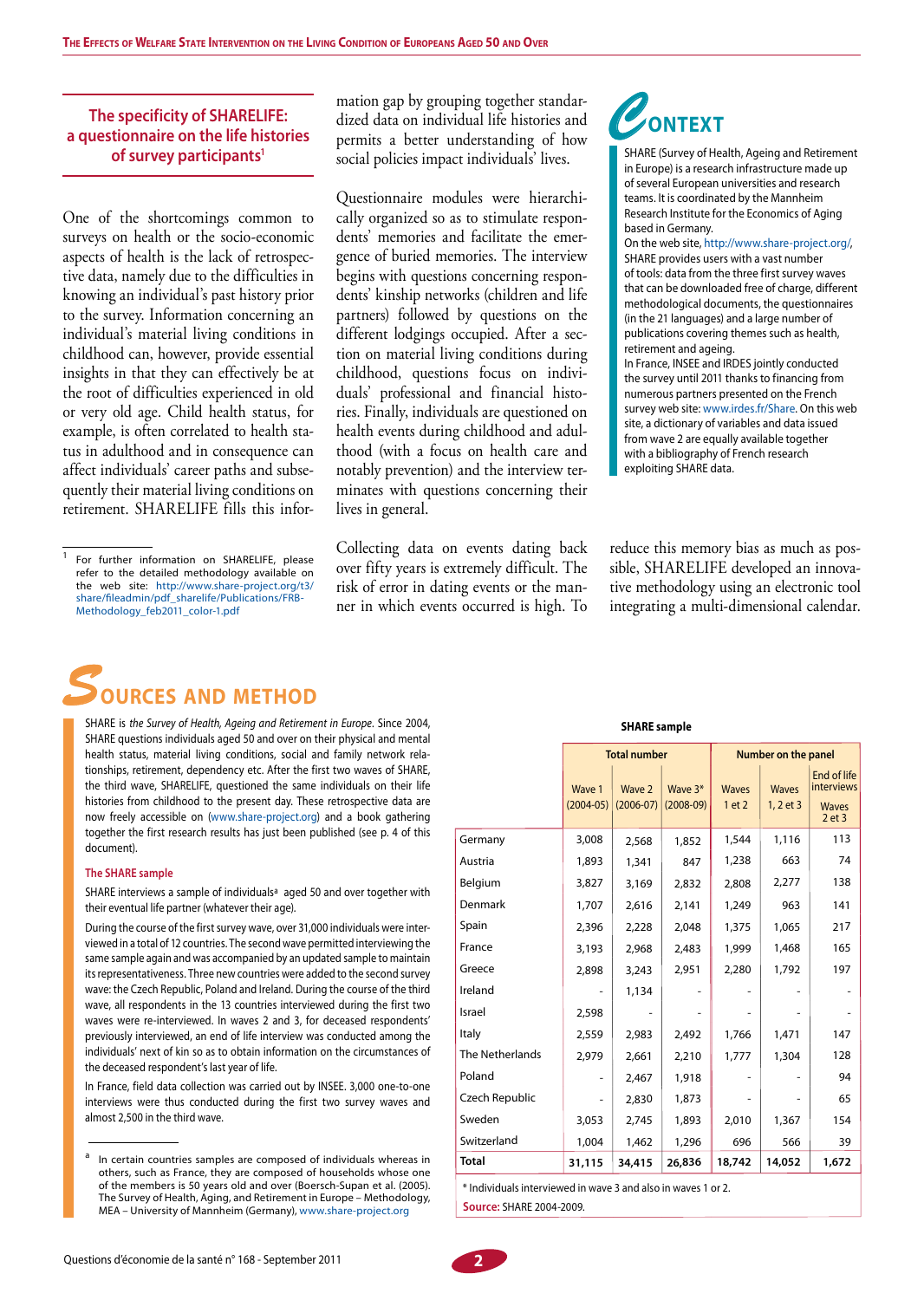This allows respondents to recall events in several ways: in descending order (from the most important to the least important), chronologically within a given theme (different lodgings occupied) or between themes (for example an illness at the birth of a child). As the questionnaire progresses, this calendar permits events or periods covered by the different themes to be visualized simultaneously and put into perspective in relation to public events (election of a president, major sporting event, etc.). This extremely flexible tool can shift from one theme to another at any time and permits both interviewers and respondents to validate the exhaustiveness or accuracy of self-reported information.

Questionnaires, information technology tools and methodologies were identical for each country permitting the harmonization of data collection. In addition, the statistical treatment of data, calculations and adjustments and the diffusion of data were centralized.

## **The first results of SHARELIFE**

The book entitled *The Individual and the Welfare State* (Börsch-Supan *et al.*, 2011) uses a multi-disciplinary approach to present a series of articles written by researchers systematically using SHARELIFE data. If the short-term effects of social policies implemented in welfare states have been widely researched, little information was available permitting the study of the long-term effects of participating countries' social policies on the living conditions of their inhabitants from a lifecycle perspective (from childhood to the present day). The diversity of social protection systems in Europe and their evolution permits a comparative analysis of their impacts on individuals' lives.

In general, the exploratory research presented here, confirms the previously identified positive short-term effects of social protection systems, but show that they equally have long-term effects that can be aggravated through time. SHARELIFE data equally permits the study of the longterm and occasionally pernicious effects of certain welfare state interventions both in

terms of public expenditures and individual benefits.

The following examples illustrate these overall observations in greater detail.

### **The positive effects of different social policies on health**

The teachings provided by the first results of SHARELIFE clearly reveal the positive interplay of social policies: a public health policy will produce positive effects on education level, socio-economic status and material living conditions in old age. Inversely, policies aimed at improving working conditions and unemployment insurance will have positive effects on individuals' health.

Moschetti *et al.* (Chapter 23) thus demonstrate that child health status has a significant impact on health expenditures from the age of 50 onwards. This observation is particularly clear in the central and Mediterranean countries of Europe; that is to say in countries that did not have a universal health care system at the time when SHARE respondents were children.

Childhood living conditions, however, also have an impact in areas other than health. SHARELIFE confirms the idea that child health status determines education level (healthy children are better qualified) and socio-economic status (higher). Recent reforms in European social protection systems focus on increasing the role of individual savings in financing retirement. The development of individual savings management (or 'portfolio choice') equally renders older citizens more and more responsible for their financial security following retirement. The amounts involved vary from one household to the next, but all those who have to manage their savings are not equal in their abilities to succeed. Economic literature (in particular that using SHARE data) has already shown that differences in individuals' cognitive abilities have an impact on their ability to manage financial products (shares, bonds, etc.): arithmetical calculations or the need to evaluate the risks entailed effectively require good cognitive abilities. Yet, as for all health conditions in adulthood, it is possible that individuals' cognitive abilities are partly determined

by conditions experienced during childhood. This is demonstrated by Christelis *et al.* (Chapter 5) using retrospective life histories data: individuals whose cognitive abilities are inferior to others during childhood have less chance of adequately managing their savings. In short, health inequalities during childhood maintain socio-economic inequalities in adulthood that can have serious consequences for the elderly population of Europe, particularly in view of current reform trends that tend towards lowering pension rates.

SHARELIFE data equally confirm the long-term impact of working conditions on health. Siegrist *et al.* (Chapter 15) show that individuals having experienced difficult working conditions over a relatively long period of time are more likely to self-report poor health from retirement onwards. This effect remains unchanged when employment status and country of habitation are taken into account. On the other hand, those who continue working after 60 years old are often those who have experienced good working conditions and more particularly, a high level of responsibility. We equally observe that continuing professional education (or life-long learning) seems to be correlated to job quality (autonomy and recognition) and remaining in work after the age of 60. This effect is, however, less pronounced after country and employment status are taken into account, factors that have a 'mediating' effect.

Schröder (Chapter 17) shows that individual's having been subject to redundancy or job loss through company restructuring during their working lives appear to have a poorer health status from the age of 50 than other economically active individuals. We observe effects on self-perceived health, mental health (risk of depression) and physical health (more particularly the existence of chronic diseases). Men and women are affected in the same proportions by changes in employment but the adverse health effects appear higher among women. It however appears that the unemployment insurance system has (at least partially) compensated for the negative effects of the vagaries of the labour market on the health of individuals, and more particularly women.